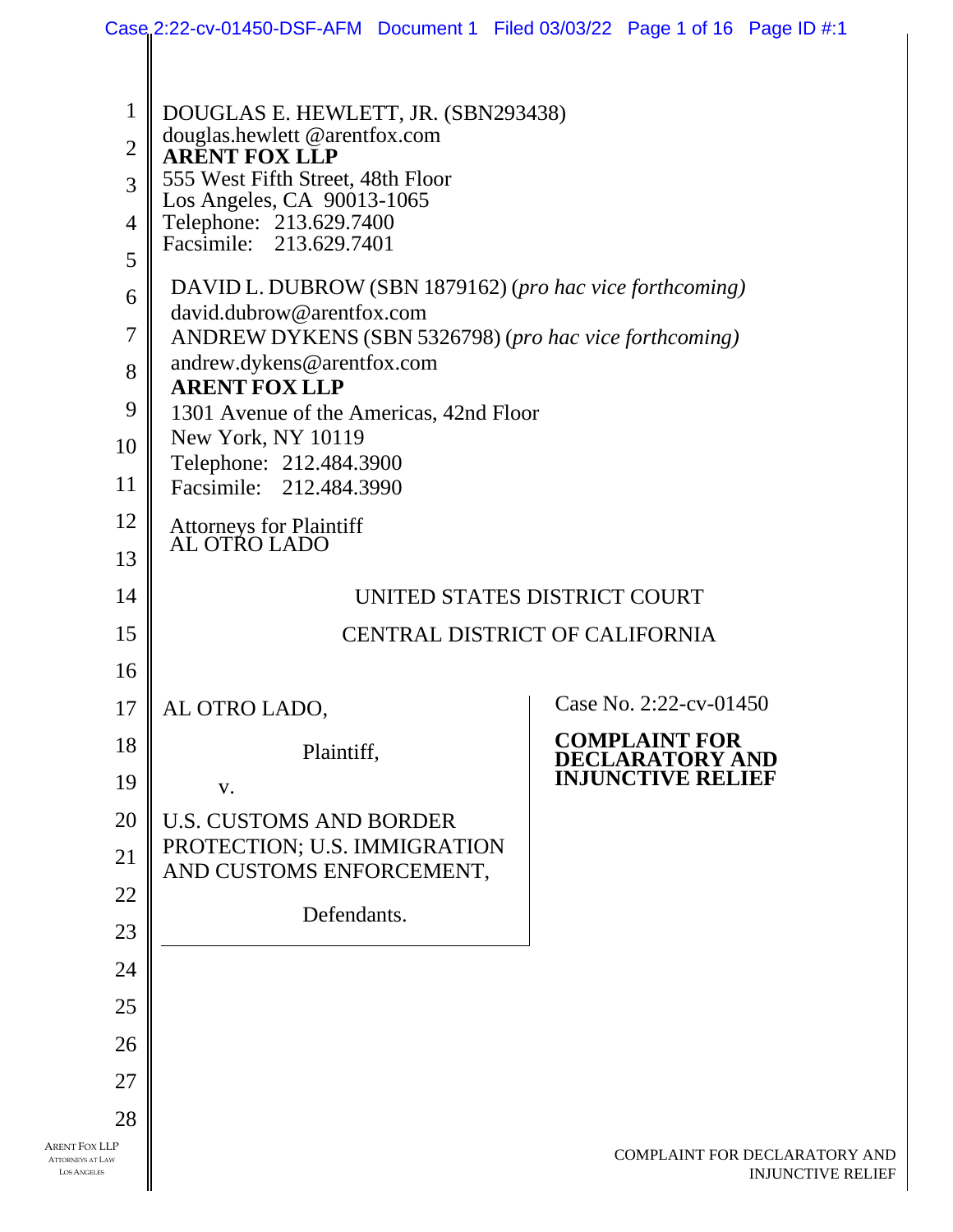1 2

## **INTRODUCTION**

3 4 5 6 7 1. Plaintiff Al Otro Lado ("AOL") brings this action under the Freedom of Information Act ("FOIA"), 5 U.S.C. § 552 *et seq.,* seeking injunctive and other appropriate relief to compel the United States Immigration and Customs Enforcement ("ICE") and United States Customs and Border Protection ("CBP") and U.S. Immigration and Customs Enforcement ("ICE") (collectively, "Defendants") to act on AOL's FOIA requests.

8 9 10 11 2. On July 20, 2021, AOL submitted nearly identical FOIA requests to both CBP and ICE seeking specific information related to CBP and ICE's unlawful treatment and processing of migrants injured from falling from the border wall at the southern border ("the Requests").

12 13 14 15 3. CBP denied the portion of AOL's CBP Request seeking expedited processing almost immediately after AOL filed it despite copious evidence included in the Request that "could reasonably be expected to pose an imminent threat to the life or physical safety of an individual."

16 17 18 19 20 21 22 23 4. Seven months have passed since AOL filed both Requests with CBP and ICE and yet, to date, still neither CBP nor ICE have issued determinations with regard to either Request. As a result, Defendants still have failed to produce even a single document in response to the Requests, and they have not communicated to AOL anything regarding the disposition of their Requests other than CBP's cursory, conclusory email denying the expedited processing of the Requests. Far more than the statutorily-allowed time has elapsed without a disposition or production of the requested records.

24 25 26 27 28 5. AOL therefore files this Complaint seeking to compel CBP and ICE to issue determinations with regard to the Requests. The FOIA request involved in this case is *critically urgent* because Defendants' failure to adequately medically treat severely injured migrants, and/or expulsion of these severely injured migrants who have fallen from the border wall, is *still* ongoing. Defendants' illegal practice

- 2 -

ARENT FOX LLP ATTORNEYS AT LAW LOS ANGELES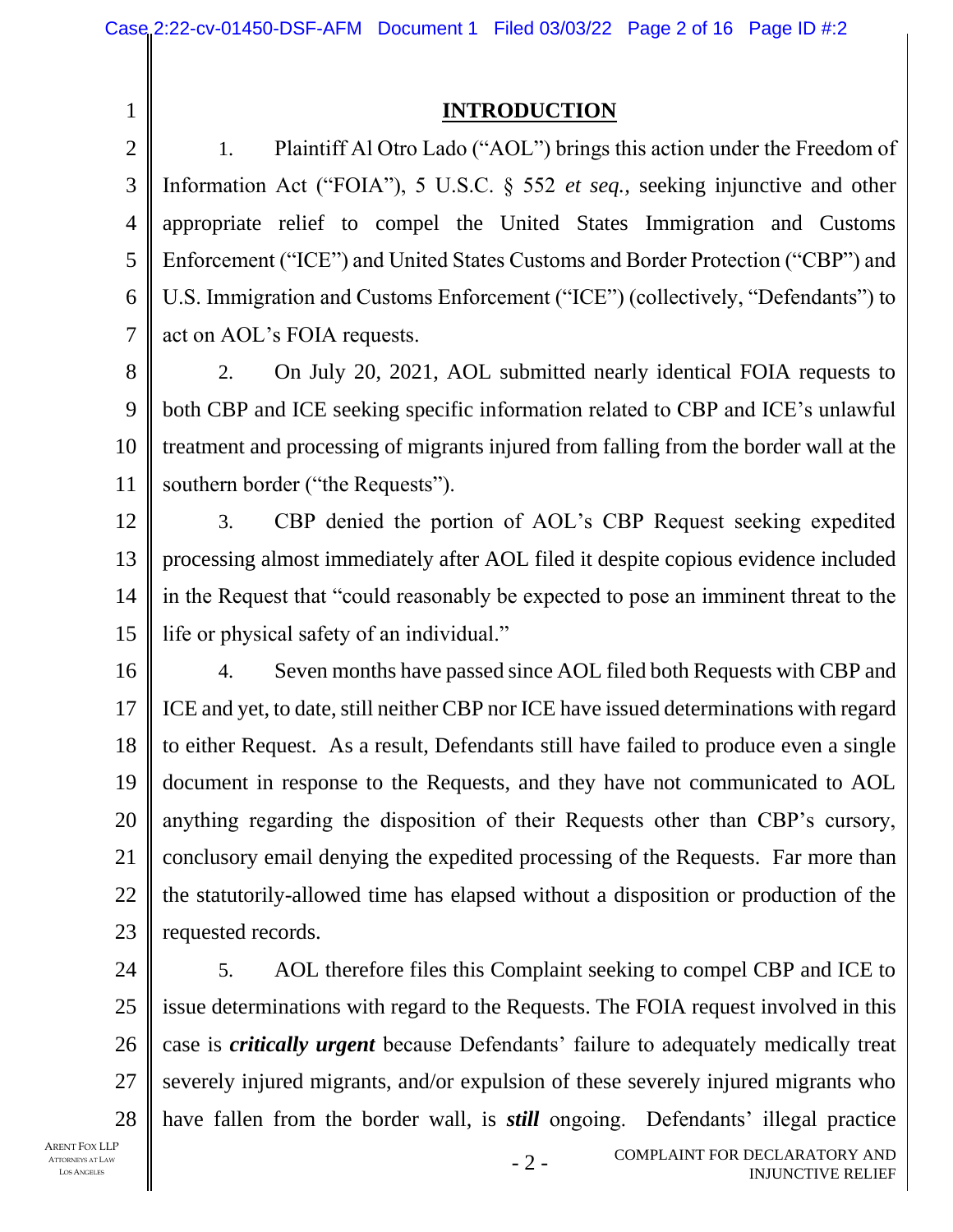1 2 threatens these migrants' lives and safety, and risks their development of more serious complications as a result of their injuries.

3

### **PARTIES**

4 5 6 7 8 9 10 11 12 13 14 15 6. Plaintiff Al Otro Lado is a non-profit, non-partisan organization based primarily in Los Angeles, California. Al Otro Lado is a legal services organization serving indigent deportees, migrants, refugees, and their families. Al Otro Lado's mission is to coordinate and to provide screening, advocacy and legal representation for individuals in immigration proceedings and detained by DHS, to seek redress for civil rights violations, and to provide assistance with other legal and social service needs. Al Otro Lado regularly provides information and analysis to the media, the general public, and human rights monitoring bodies and disseminates information about its work and conditions on the U.S.-Mexico border and in immigration detention through its various social media accounts and website.<sup>1</sup> Disseminating information to the public is a critical component of Al Otro Lado's work. Al Otro Lado does this at no cost to the public.

16 17 18 7. Defendant CBP is a component of the U.S. Department of Homeland Security ("DHS") and an "agency" within the meaning of 5 U.S.C.  $\S$  552(f)(1). CBP has possession of and control over the records requested by AOL.

19 20 21 8. Defendant ICE is a component agency of DHS and an "agency" within the meaning of 5 U.S.C. § 552(f)(1). ICE also has possession of and control over the records requested by AOL.

## 22

## **JURISDICTION AND VENUE**

23 24 9. This Court has jurisdiction over this action pursuant to 5 U.S.C. § 552(a)(4)(B) and 28 U.S.C. § 1331.

- 25
- 26

- 3 -

<sup>27</sup> 28 <sup>1</sup> See Al Otro Lado, Twitter, [https://twitter.com/AlOtroLado\\_Org;](https://twitter.com/AlOtroLado_Org) Al Otro Lado, Instagram, [https://www.instagram.com/alotrolado\\_org;](https://www.instagram.com/alotrolado_org) Al Otro Lado, Facebook, [https://www.facebook.com/AlOtroLadoOrg/;](https://www.facebook.com/AlOtroLadoOrg/) Al Otro Lado, [https://alotrolado.org/.](https://alotrolado.org/)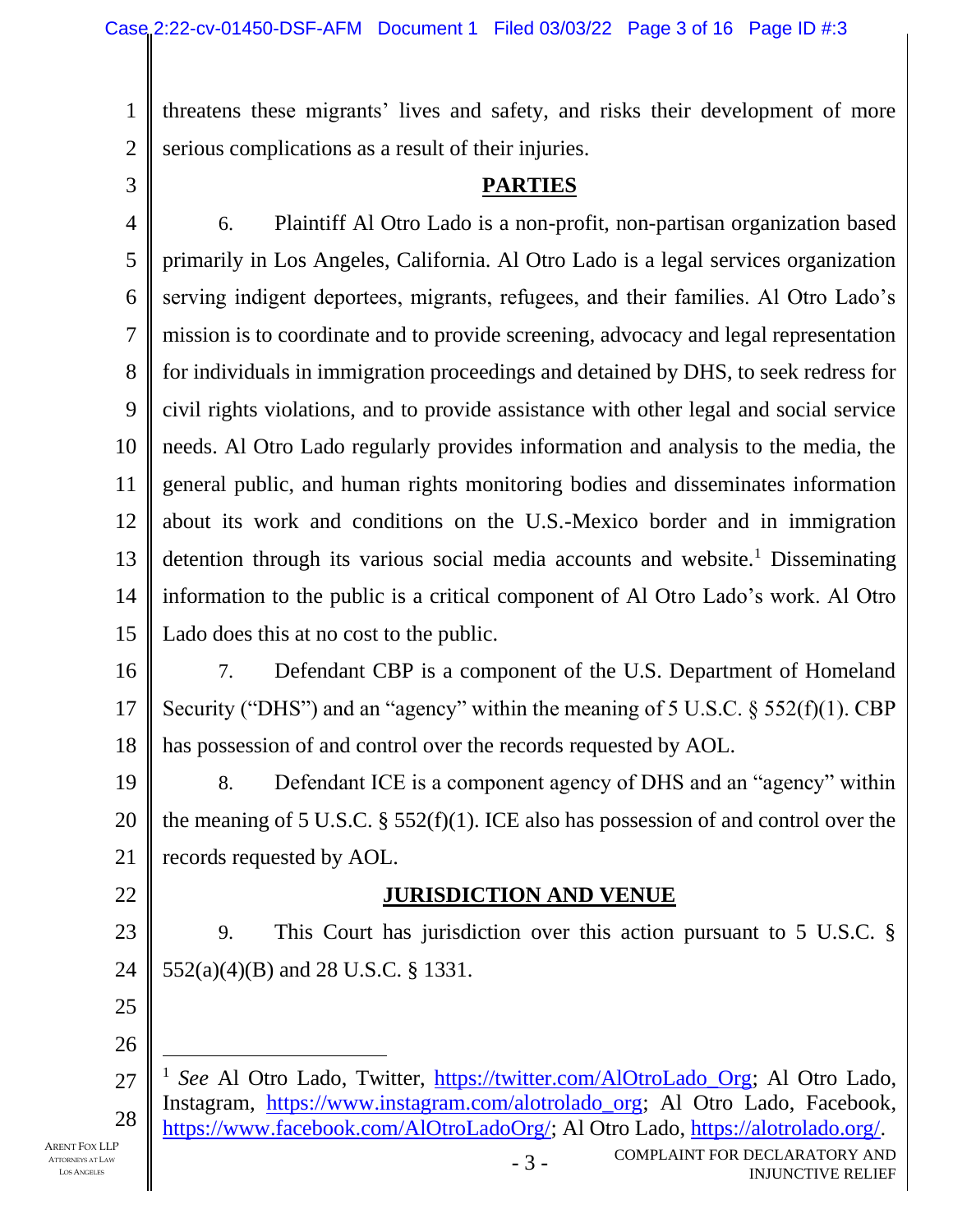1 2 10. Venue is proper in this District pursuant to 5 U.S.C.  $\S$  552(a)(4)(B) as AOL resides in and has its principal place of business in this district.

3 4 5 11. Pursuant to 5 U.S.C.  $\frac{8}{5}$  552(a)(6)(C)(i), CBP and ICE have constructively denied AOL's Requests because they have not issued determinations as to either request.

#### 6

### **STATUTORY FRAMEWORK**

7 8 9 10 11 12 13 14 15 12. Any member of the public may request records from an agency of the United States under FOIA. An agency that receives a FOIA request must issue a determination in writing to the requester within 20 business days after receipt of the request. 5 U.S.C. §  $552(a)(6)(A)(i)$ . In its determination, the agency must: inform the AOL as to whether it intends to comply with the request; provide reasons for its determination; and inform the requester of his or her right to appeal the determination. *Id.* FOIA provides for an extension of this deadline "[i]n unusual circumstances" but limits this extension to "ten working days." 5 U.S.C. §  $552(a)(6)(B)(i)$ .

16 17 18 19 20 21 22 23 24 25 13. A "determination" demands "more than mere acknowledging receipt of the Request and stating the agency will produce any non-exempt records that it may later locate." *Electronic Privacy Information Center v. Department of Justice*, 15 F.Supp.3d 32, 40 (D.D.C. 2014). Rather, "in order to make a 'determination' and thereby trigger the administrative exhaustion requirement, the agency must at least: (i) gather and review the documents; (ii) determine and communicate the scope of the documents it intends to produce and withhold, and the reasons for withholding any documents; and (iii) inform the requester that it can appeal whatever portion of the 'determination' is adverse." *Citizens for Responsibility and Ethics in Washington v. Federal Election Commission*, 711 F.3d 180, 188 (D.C. Cir. 2013) ("*CREW*").

26 27 28 14. DHS components must process FOIA requests on an expedited basis the requester meets any one of four criteria related to: (1) imminent threats to life and physical human safety; (2) an urgency to inform the public about an actual federal

- 4 -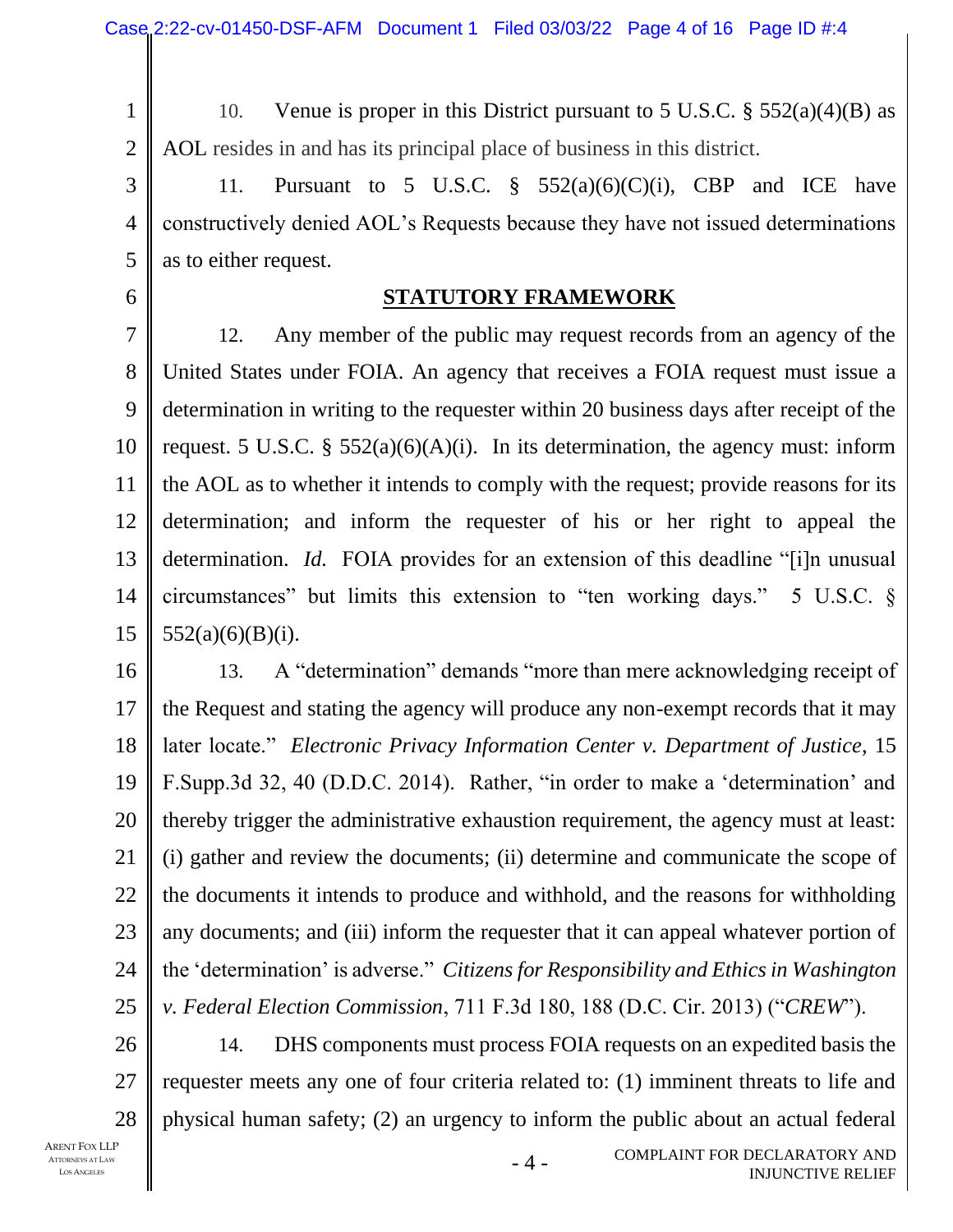1 2 3 4 5 6 government activity; (3) the loss of substantial due process rights; or (4) a matter of widespread media interest in which there exists possible questions about the government's integrity which could affect public confidence. 6 C.F.R. § 5.5(e); 5 U.S.C. § 552(a)(6)(E). A component agency is required to notify the requester of its decision regarding expedited processing within ten days of receipt of the request for expedited processing.  $6 \text{ C.F.R.}$  §  $5.5(e)(4)$ .

7 8 9 15. A FOIA requester is deemed to have exhausted all administrative remedies if the agency fails to comply with the request within statutory time limits. 5 U.S.C. § 552(a)(6)(C)(i).

10 11 12 13 14 16. FOIA requires an agency to disclose in a timely manner, in response to a FOIA request, all records that do not fall within nine narrowly construed statutory exemptions. 5 U.S.C. § 552 (a)(3)(A); 5 U.S.C. § 552(b)(1)-(9). FOIA also requires an agency to make a reasonable search for responsive records. 5 U.S.C. §  $552(a)(3)(C)$ .

15

16

17

#### **STATEMENT OF FACTS**

# **A. The Government's Failure to Treat Individuals Suffering Border-Wall Falls, Injuries, & Resulting Deaths**

18 19 20 21 22 23 24 25 26 27 28 17. In the past year, the media has reported multiple incidents of injuries and deaths along the U.S.-Mexico border as migrants cross to seek safety in the United States. In many instances, instead of transporting injured migrants to hospitals for proper medical treatment, CBP and ICE have dumped them at volunteerrun organizations not equipped to provide the medical care needed for such grave and often life-threatening injuries. In others, CBP and ICE have taken injured migrants into custody and refused to provide them adequate medical care, or otherwise left at border crossings, leaving them helpless and often in excruciating pain. During interviews with the media, CBP officers have denied the severity of these injuries or denied their existence altogether. Described below are only a few examples of incidents reported in the past year and a half.

- 5 -

ARENT FOX LLP ATTORNEYS AT LAW LOS ANGELES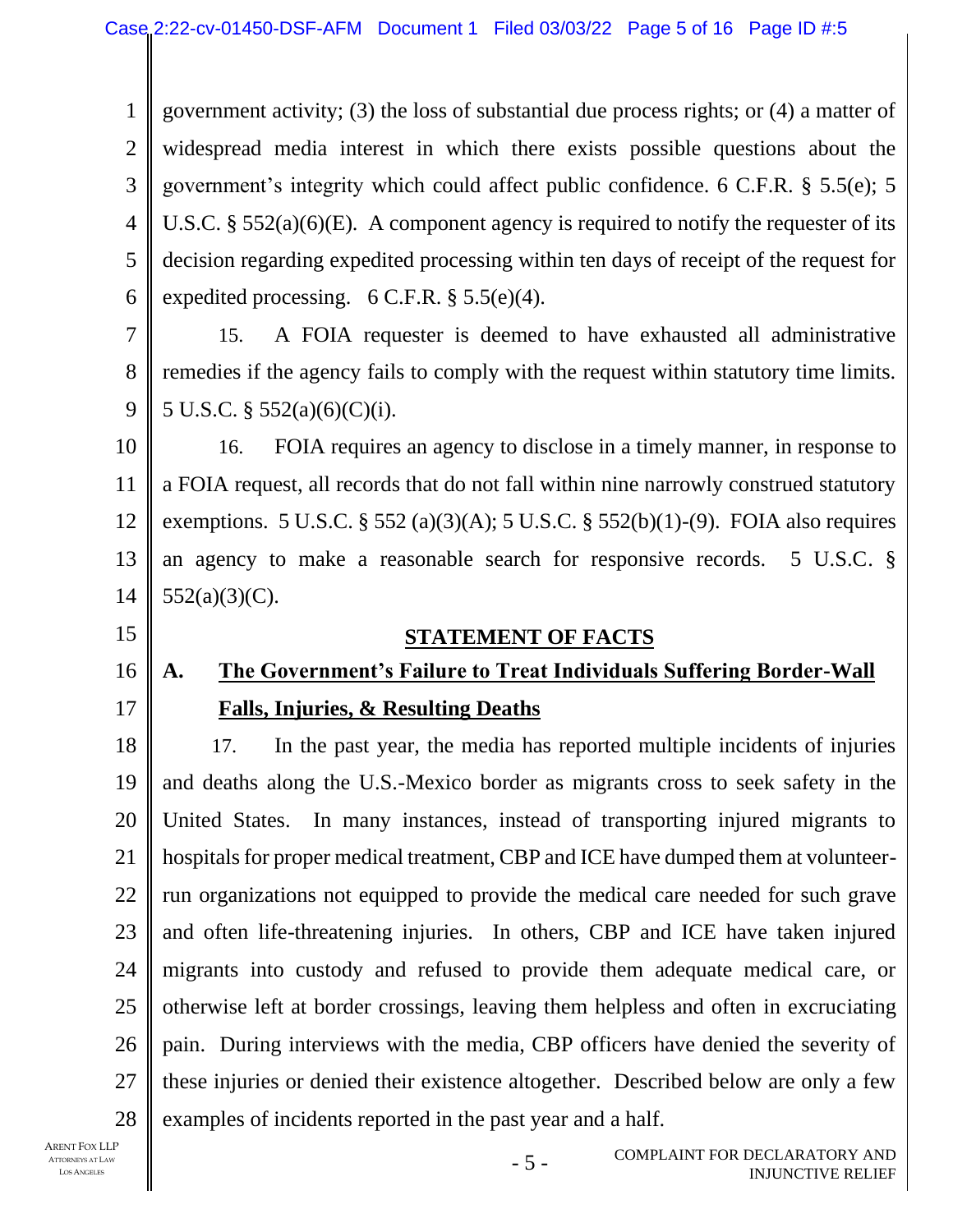1 2 3 18. In February 2020, a 19-year-old pregnant woman from Guatemala, fell while attempting to climb a border fence in a desperate attempt to cross into the United States. She and her unborn child died a few days later.<sup>2</sup>

4

19. In August 2020, a 33-year-old Mexican man fell from the border and died from his injuries while in CBP custody.<sup>3</sup>

6

7

8

9

11

5

10 12 20. In February 2021, two men fell from the border wall and suffered serious injuries, including broken ankles in both legs, broken tendons, and a fractured back and pelvis. Despite the fact that these men were in pain and unable to walk, CBP did not transport them to a hospital. Instead, CBP expelled them to Mexico, dropping them off at a border crossing nearly 90 miles from where they fell from the wall. Despite apparent and clear indications of their injuries, CBP told reporters that neither individual "presented illness or injury."<sup>4</sup>

13 14 15 21. That same month, a Yemeni asylum seeker fell off the border wall and suffered severe back and head injuries that required hospitalization. CBP nonetheless expelled the asylum seeker to Tijuana without that follow-up care. *Id.*

16 17 18 19 22. In March of 2021**,** CBP expelled an 18-year-old Salvadoran asylum seeker who attempted to cross into the U.S. after being kidnapped twice in Mexico, fell from the border wall, and suffered a severe back injury. CBP expelled the

- 20
- 21

22 23 <sup>2</sup> Nick Miroff, *Pregnant woman dies after falling from border wall, a sign of migrants' desperation*, THE WASHINGTON POST (Mar. 12, 2020), [https://www.washingtonpost.com/immigration/pregnant-woman-dies-border](https://www.washingtonpost.com/immigration/pregnant-woman-dies-border-wall/2020/03/12/8519752a-647b-11ea-912d-d98032ec8e25_story.html)[wall/2020/03/12/8519752a-647b-11ea-912d-d98032ec8e25\\_story.html.](https://www.washingtonpost.com/immigration/pregnant-woman-dies-border-wall/2020/03/12/8519752a-647b-11ea-912d-d98032ec8e25_story.html)

24 25 <sup>3</sup> Chantal da Silva, *Mexican Man, 33, Dies After Falling Off Border Wall in Arizona*, NEWSWEEK (Aug. 3, 2020,), [https://www.newsweek.com/mexican-man-33-dies-](https://www.newsweek.com/mexican-man-33-dies-after-falling-off-border-wall-arizona-1522431)

[after-falling-off-border-wall-arizona-1522431.](https://www.newsweek.com/mexican-man-33-dies-after-falling-off-border-wall-arizona-1522431)

26 27 <sup>4</sup> Alfred Corchado, I*njured migrants say Border Patrol sent them back to Mexico after they fell off Trump's wall*, THE DALLAS MORNING NEWS (Feb. 13, 2021),

28 [https://www.dallasnews.com/news/immigration/2021/02/14/injured-migrants-say](https://www.dallasnews.com/news/immigration/2021/02/14/injured-migrants-say-border-patrol-sent-them-back-to-mexico-after-they-fell-off-trumps-wall/)[border-patrol-sent-them-back-to-mexico-after-they-fell-off-trumps-wall/.](https://www.dallasnews.com/news/immigration/2021/02/14/injured-migrants-say-border-patrol-sent-them-back-to-mexico-after-they-fell-off-trumps-wall/)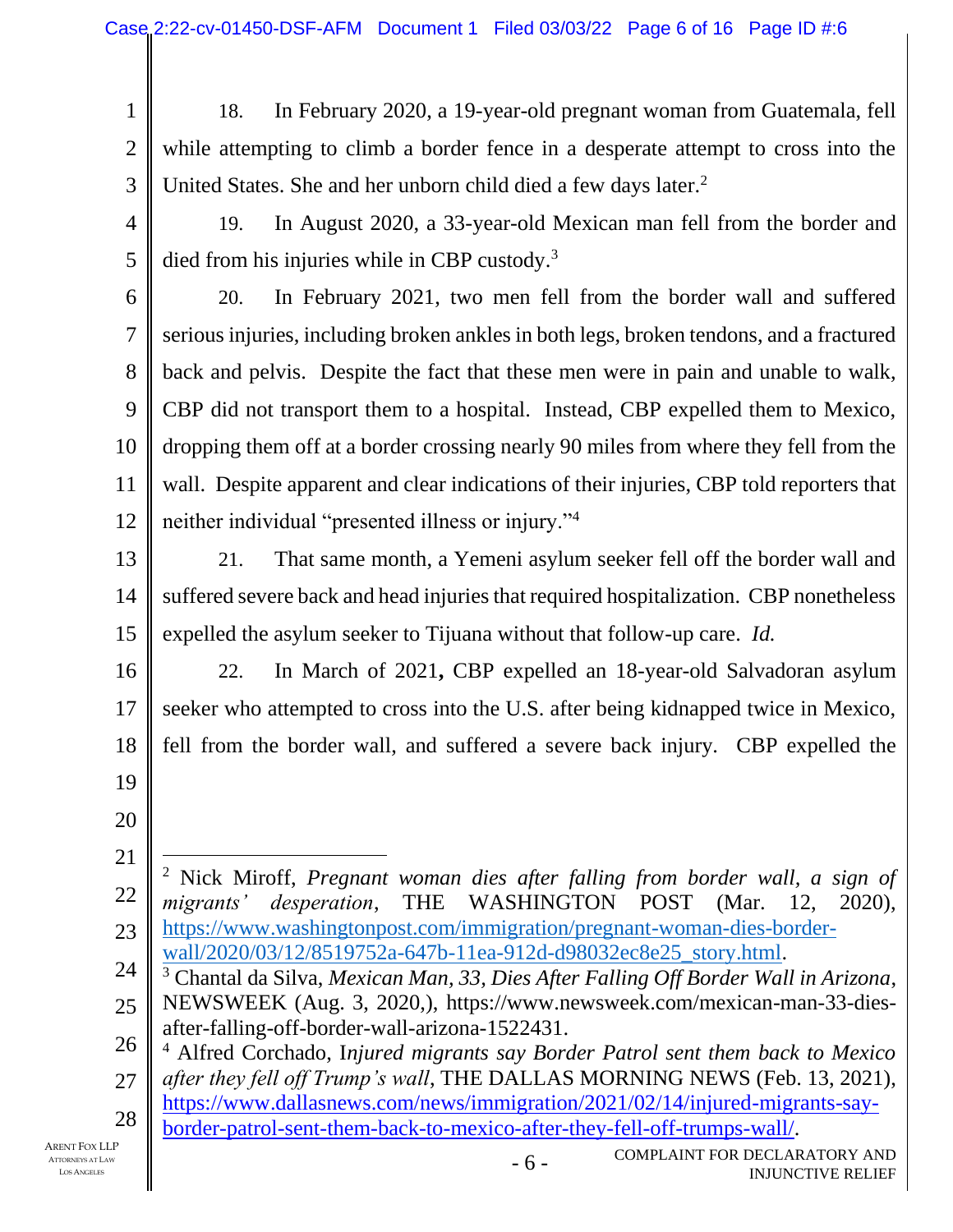1 2 hospital nightgown clad young man, in pain and barely ambulatory after spinal surgery, in the middle of the night to Ciudad Juárez.<sup>5</sup>

3 4 5 23. Another asylum-seeking woman fell from the border wall while attempting to seek protection in the U.S., suffering a broken foot and a spinal fissure that possibly required surgery.<sup>6</sup>

6

## **B. The FOIA Requests**

7 8 9 24. On July 20, 2021, AOLs submitted two nearly identical FOIA requests, one each to CBP and ICE, seeking Defendants' records related to their treatment and processing of individuals who suffered injuries by falling from the border wall.

10 11 25. CBP and ICE assigned Case Numbers CBP-2021-086056 and 2021- ICFO-38446 to the requests.

12

13

14

15

16

17

18

19

20

21

22

23

24

- 26. Specifically, AOL sought the following records, among other things:
	- 1. All policies and/or formal or informal guidance related to the **treatment** — including but not limited to detention, parole, transportation, and access to medical services — of:
- i. migrants injured as a result of falling or being dropped from the US-Mexican border wall/fence or crossing the border wall/fence in another manner causing serious physical or cognitive injury, including but not limited to fractured or broken bones, spinal injuries, partial or total paralysis, concussion, and other brain injury;
	- ii. migrants who Border Patrol or CBP encounters and/or apprehends within one (1) mile of the border wall/fence who require on-site medical care and/or transportation to a hospital, medical clinic, or other facility for medical care;
		- 2. All records reflecting any data or statistics concerning the total number of people who CBP and/or ICE have
- 25

26 27 28 <sup>5</sup> Human Rights First, et al., *Failure to Protect: Biden Administration Continues Illegal Trump Policy to Block and Expel Asylum Seekers to Danger* (Apr. 21, 2021), [https://www.humanrightsfirst.org/sites/default/files/FailuretoProtect.4.20.21.pdf,](https://www.humanrightsfirst.org/sites/default/files/FailuretoProtect.4.20.21.pdf) at 21.

<sup>6</sup> *See* note 5, *supra*.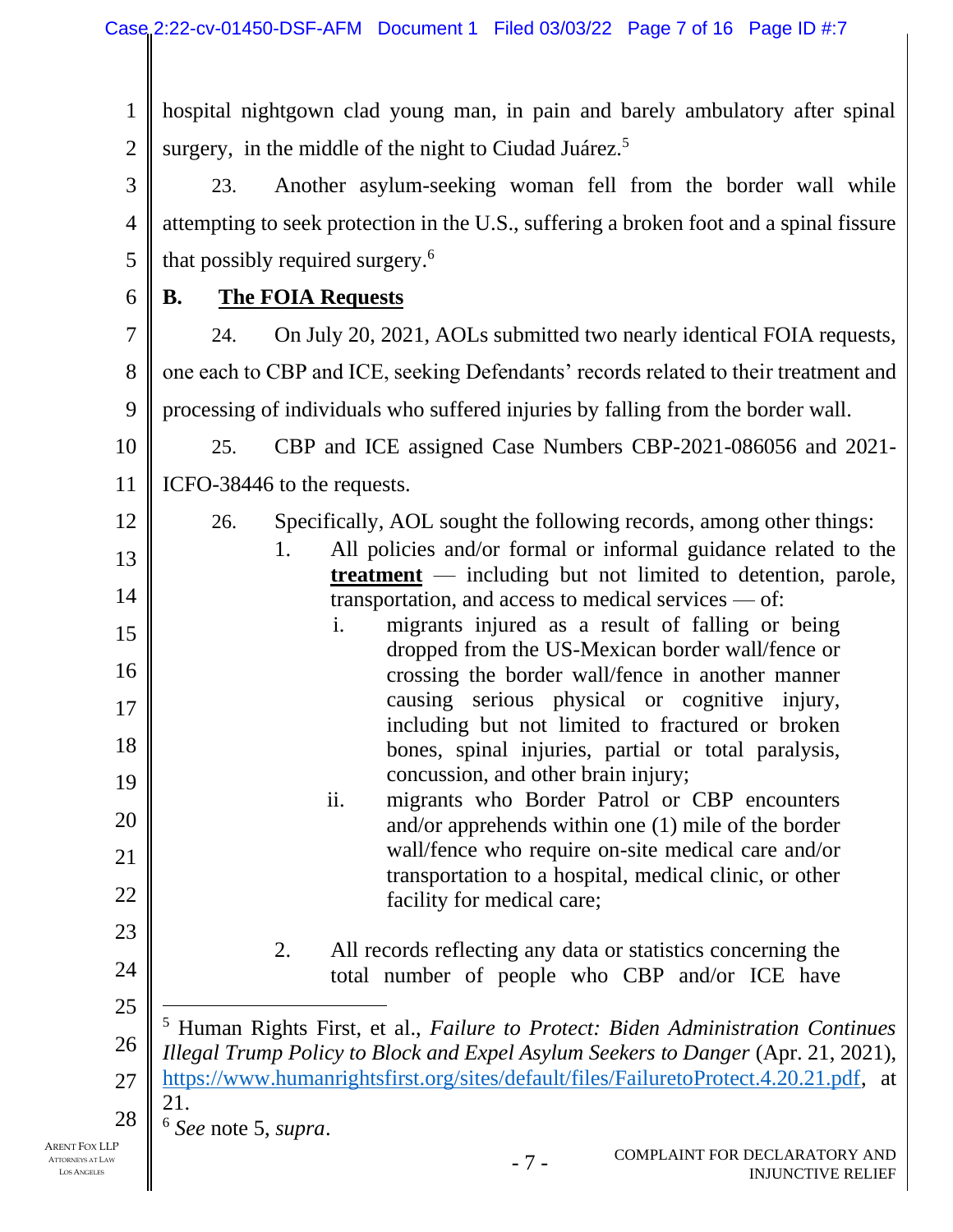| $\mathbf{1}$<br>$\overline{2}$<br>3<br>$\overline{4}$<br>5<br>6<br>$\overline{7}$<br>8<br>9 | encountered within one (1) mile of the US-Mexican border<br>wall who were injured due to falling from the border wall,<br>or possibly due to falling from the border wall, and/or who<br>required on-site emergency medical care<br>and/or<br>transportation to a medical facility due to injuries related to<br>falling from the border wall or injuries of unknown origin,<br>within the following parameters:<br>On a monthly basis, from January 1, 2019 through<br>$\mathbf{i}$ .<br>the present;<br>ii.<br>Separately, in each of the El Centro, El Paso, and<br>San Diego border sectors; and<br>iii.<br>Totals by each sector, and overall. |
|---------------------------------------------------------------------------------------------|-----------------------------------------------------------------------------------------------------------------------------------------------------------------------------------------------------------------------------------------------------------------------------------------------------------------------------------------------------------------------------------------------------------------------------------------------------------------------------------------------------------------------------------------------------------------------------------------------------------------------------------------------------|
| 10<br>11                                                                                    | 3.<br>All records, including but not limited to significant incident<br>reports, related to any of the incidents listed in request (2).                                                                                                                                                                                                                                                                                                                                                                                                                                                                                                             |
| 12                                                                                          | All records reflecting any data or statistics concerning the<br>4.<br>aggregate demographic breakdown of the migrants within                                                                                                                                                                                                                                                                                                                                                                                                                                                                                                                        |
| 13                                                                                          | the parameters described in request (2), including:                                                                                                                                                                                                                                                                                                                                                                                                                                                                                                                                                                                                 |
| 14                                                                                          | Nationality;<br>$\mathbf{i}$ .<br>Age;<br>ii.                                                                                                                                                                                                                                                                                                                                                                                                                                                                                                                                                                                                       |
| 15                                                                                          | iii.<br>Gender;                                                                                                                                                                                                                                                                                                                                                                                                                                                                                                                                                                                                                                     |
| 16                                                                                          | Sex;<br>iv.<br>Race;<br>V.                                                                                                                                                                                                                                                                                                                                                                                                                                                                                                                                                                                                                          |
| 17                                                                                          | Primary Language;<br>vi.                                                                                                                                                                                                                                                                                                                                                                                                                                                                                                                                                                                                                            |
| 18                                                                                          | Indigenous status;<br>vii.                                                                                                                                                                                                                                                                                                                                                                                                                                                                                                                                                                                                                          |
| 19                                                                                          | All records reflecting any data or statistics concerning how<br>5.                                                                                                                                                                                                                                                                                                                                                                                                                                                                                                                                                                                  |
| 20                                                                                          | many of the migrants within the parameters described in                                                                                                                                                                                                                                                                                                                                                                                                                                                                                                                                                                                             |
| 21                                                                                          | request (2) were transported to a hospital or other medical<br>facility by:                                                                                                                                                                                                                                                                                                                                                                                                                                                                                                                                                                         |
| 22                                                                                          | Ambulance<br>$\mathbf{i}$ .                                                                                                                                                                                                                                                                                                                                                                                                                                                                                                                                                                                                                         |
| 23                                                                                          | ii.<br>Medical airlift<br>iii.<br>CBP or ICE vehicle.                                                                                                                                                                                                                                                                                                                                                                                                                                                                                                                                                                                               |
| 24                                                                                          |                                                                                                                                                                                                                                                                                                                                                                                                                                                                                                                                                                                                                                                     |
| 25                                                                                          | 6.<br>All records reflecting any data or statistics concerning how                                                                                                                                                                                                                                                                                                                                                                                                                                                                                                                                                                                  |
| 26                                                                                          | many of the migrants within the parameters described in<br>request (2) were treated for and/or diagnosed with any of                                                                                                                                                                                                                                                                                                                                                                                                                                                                                                                                |
| 27                                                                                          | the following conditions:                                                                                                                                                                                                                                                                                                                                                                                                                                                                                                                                                                                                                           |
| 28                                                                                          | Lost mobility/inability to walk and/or stand, whether<br>i.<br>temporarily or permanently;                                                                                                                                                                                                                                                                                                                                                                                                                                                                                                                                                          |
| Arent Fox LLP<br><b>ATTORNEYS AT LAW</b><br><b>LOS ANGELES</b>                              | COMPLAINT FOR DECLARATORY AND<br>$-8-$<br><b>INJUNCTIVE RELIEF</b>                                                                                                                                                                                                                                                                                                                                                                                                                                                                                                                                                                                  |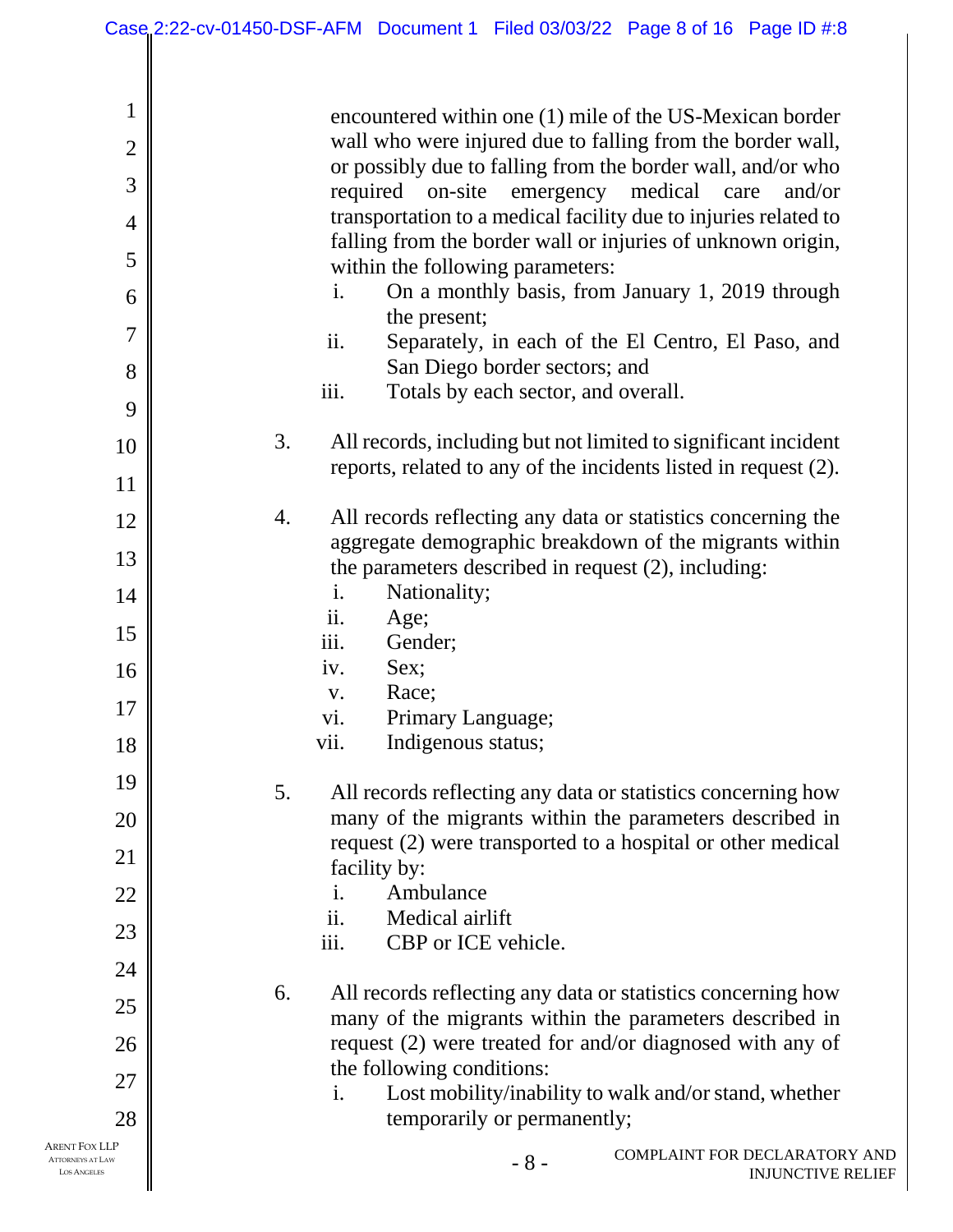|                                                                | Case 2:22-cv-01450-DSF-AFM Document 1 Filed 03/03/22 Page 9 of 16 Page ID #:9 |
|----------------------------------------------------------------|-------------------------------------------------------------------------------|
|                                                                |                                                                               |
| 1                                                              | ii.<br>Bleeding and/or hemorrhage;                                            |
| $\overline{2}$                                                 | iii.<br>Severe bleeding and/or hemorrhage;                                    |
|                                                                | Brain injury;<br>iv.                                                          |
| 3                                                              | Cognitive deficits;<br>V.                                                     |
| $\overline{4}$                                                 | Cranial/skull fracture<br>vi.                                                 |
| 5                                                              | vii.<br>Spinal cord injury                                                    |
|                                                                | viii.<br>Back injury<br>Miscarriage and/or loss of pregnancy<br>ix.           |
| 6                                                              | Broken or fractured bones<br>X.                                               |
| 7                                                              | Monoplegia (paralysis in only one arm or leg)<br>xi.                          |
| 8                                                              | Hemiplegia (paralysis affecting one arm and one leg<br>xii.                   |
|                                                                | on the same side of the body)                                                 |
| 9                                                              | Paraplegia (paralysis in both of the legs)<br>xiii.                           |
| 10                                                             | Quadriplegia or tetraplegia (paralysis in both of the<br>xiv.                 |
|                                                                | arms and both of the legs);                                                   |
| 11                                                             | Any other serious or traumatic condition;<br>XV.                              |
| 12                                                             |                                                                               |
| 13                                                             | All records reflecting any data or statistics concerning how<br>7.            |
|                                                                | many of the migrants within the parameters described in                       |
| 14                                                             | request ultimately died;                                                      |
| 15                                                             | 8.<br>All records reflecting any data or statistics concerning how            |
| 16                                                             | many of the migrants within the parameters described                          |
|                                                                | above in request $(2)$ were expelled or deported from the                     |
| 17                                                             | United States within:                                                         |
| 18                                                             | 1 day<br>i.                                                                   |
| 19                                                             | ii.<br>2 days                                                                 |
|                                                                | iii.<br>3 days                                                                |
| 20                                                             | 1 week<br>iv.                                                                 |
| 21                                                             | 2 weeks<br>V.                                                                 |
|                                                                | vi.<br>3 weeks<br>vii.<br>1 month                                             |
| 22                                                             | viii.<br>2 months                                                             |
| 23                                                             | 3 months;<br>ix.                                                              |
| 24                                                             |                                                                               |
|                                                                | 9.<br>All records reflecting any data or statistics concerning how            |
| 25                                                             | many of the migrants within the parameters described                          |
| 26                                                             | above in request (2) remain detained;                                         |
| 27                                                             |                                                                               |
|                                                                | 10.<br>All records reflecting any data or statistics concerning how           |
| 28                                                             | many of the migrants within the parameters described                          |
| Arent Fox LLP<br><b>ATTORNEYS AT LAW</b><br><b>LOS ANGELES</b> | COMPLAINT FOR DECLARATORY AND<br>$-9-$<br><b>INJUNCTIVE RELIEF</b>            |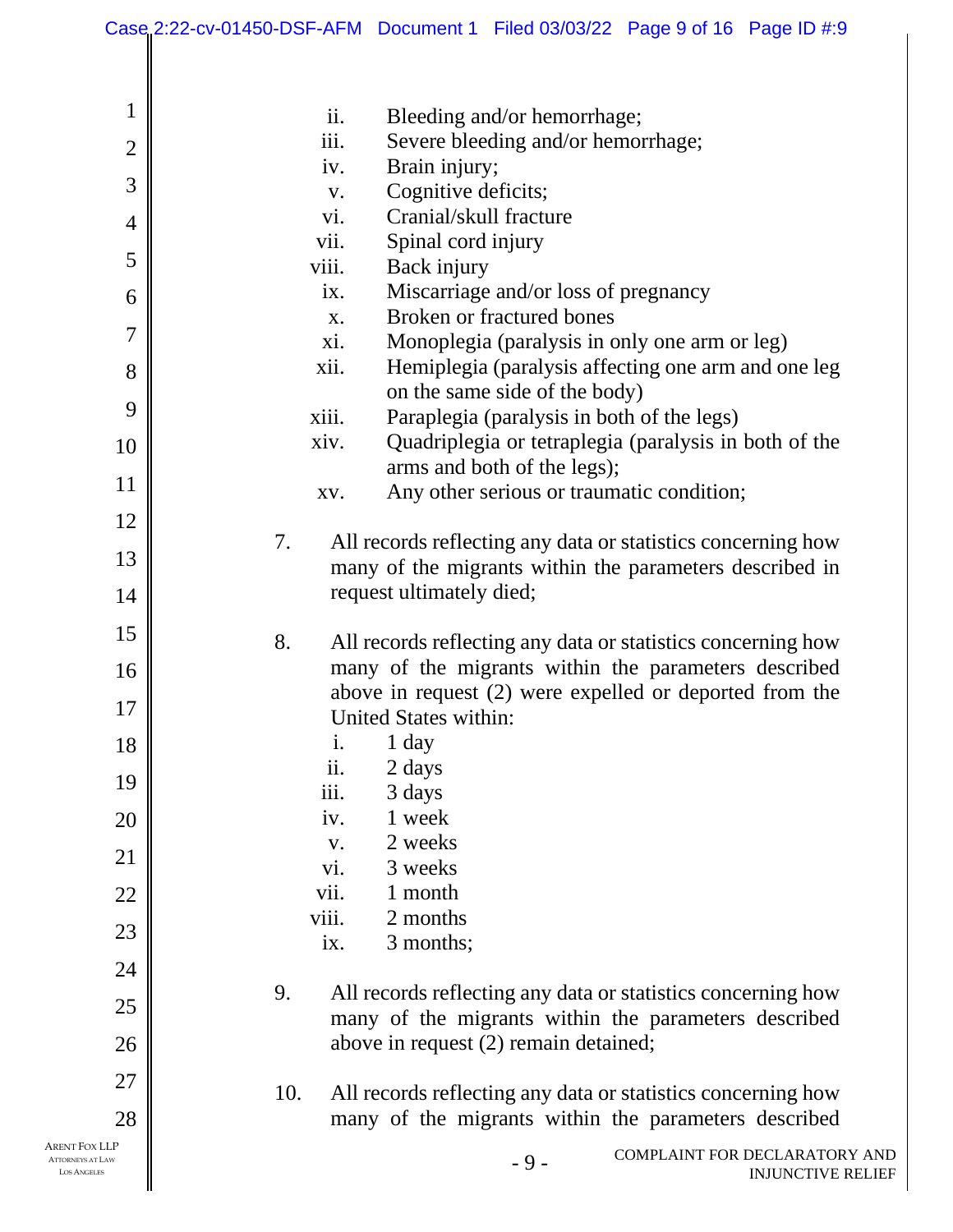above in request (2) were released to a shelter, community organization, sponsor, family member, nursing or medical care facility, or other non-detained setting;

11. All records reflecting any data or statistics concerning how many of the migrants within the parameters described above in request (2) stated a fear of removal from the United States or of return to any country outside the United States, were asked if they had such fear, or otherwise were processed in such a manner as to inform them of their rights to ask for asylum or other protection from removal and were in fact given a meaningful right to ask for asylum or other protection from removal.<sup>7</sup>

27. AOL also sought expedited processing of its Requests by CBP and ICE and provided detailed explanations of why the Request satisfies all four of DHS's requirements for expedited processing: (1) circumstances in which the lack of expedited processing could reasonably be expected to pose an imminent threat to life and physical human safety; (2) an urgency to inform the public about an actual federal government activity; (3) the loss of substantial due process rights (namely access to the asylum process as described above); and (4) a matter of widespread media interest in which there exists possible questions about the government's integrity which could affect public confidence. 5 U.S.C.  $\S 552(a)(6)(E)$  and 6 C.F.R.  $\S 5.5(e)$ .

28. AOL's Requests explained that any delay of disclosing the requested documents "could reasonably be expected to pose an imminent threat to the life or physical safety of an individual." 6 C.F.R. § 5.5(e)(1)(i). Among other things, AOL highlighted the multiple recorded instances of migrants who have died from falling off the border wall, as recently as April 8, 2021. AOL also described CBP officers' egregious treatment of seriously injured migrants, commanding them to walk despite their injuries, or expelling them to Mexico instead of transporting them to obtain critical medical care. Informing the public about how CBP and ICE plans for and

27 28

1

2

3

4

5

6

7

8

9

10

11

12

13

14

15

16

17

18

19

20

21

22

23

24

25

26

<sup>7</sup> A copy of these requests is attached hereto as **Exhibit 1**.

- 10 - COMPLAINT FOR DECLARATORY AND INJUNCTIVE RELIEF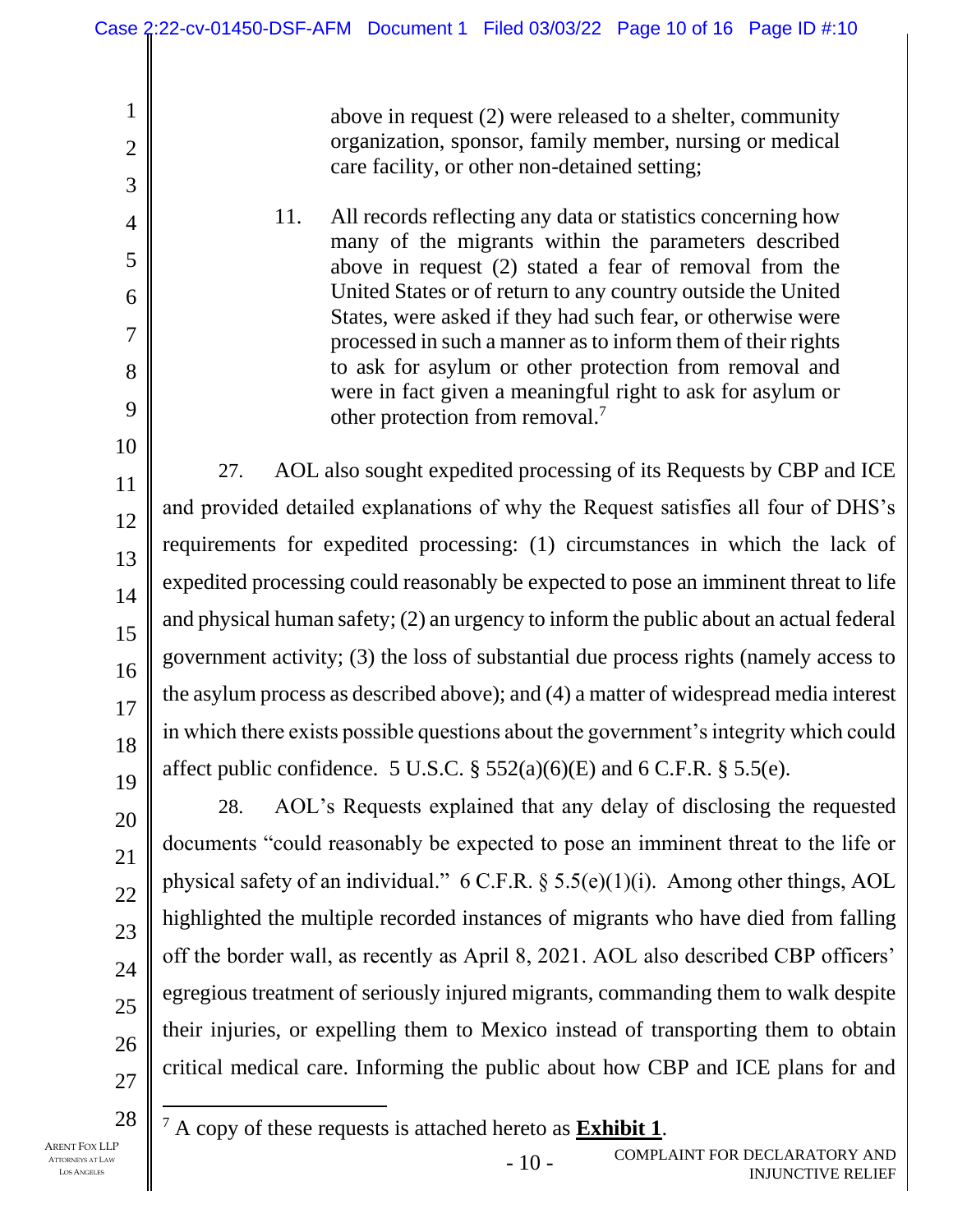1 2 responds to such injuries may prevent incidents like this from befalling individuals in the near future.

3 4 5 6 7 8 9 10 11 12 13 14 29. Second, AOL's Requests explained that AOL is primarily engaged in disseminating information and that information about government response to border wall falls is urgently needed by the public. 6 C.F.R.  $\S$  5.5(e)(1)(ii) AOL disseminates its clients as it provides information to both the public and their broad client bases, has a firm intention of expanding its dissemination activities by publishing written materials for its client base in the future, and publishes information in public reports. Disseminating information to the public is a critical component of AOL's work. AOL gathers information about issues affecting immigrants, uses editorial skills to turn that information into a form that can be easily accessed by the public, and disseminates that information. AOL regularly informs the public about immigration issues by making its staff available for media interviews and through reports that it authors and disseminates.<sup>8</sup> AOL also regularly disseminates

15

- 18 [https://www.bbc.co.uk/programmes/p098w8t2?fbclid=IwAR1QsMo8wQ4zaNHkd](https://www.bbc.co.uk/programmes/p098w8t2?fbclid=IwAR1QsMo8wQ4zaNHkdgn2mmXnyMd1U1SYFWm90GdaXEU8QsjXSzDkCdZ0T6Y) [gn2mmXnyMd1U1SYFWm90Gd aXEU8QsjXSzDkCdZ0T6Y;](https://www.bbc.co.uk/programmes/p098w8t2?fbclid=IwAR1QsMo8wQ4zaNHkdgn2mmXnyMd1U1SYFWm90GdaXEU8QsjXSzDkCdZ0T6Y) Camilo Montoya-
- 19 20 Galvez and Nicole Sganga, *Biden says he wants to ramp up expulsions of migrant families, but most are being allowed to stay*, CBS News, (Mar. 26, 2021), [https://www.cbsnews.com/news/immigration-migrant-families-at-border-allowed-](https://www.cbsnews.com/news/immigration-migrant-families-at-border-allowed-to-stay-under-biden/)
- 21 22 [to-stay-under-biden/;](https://www.cbsnews.com/news/immigration-migrant-families-at-border-allowed-to-stay-under-biden/) *U.S. Extends Temporary Protected Status For Thousands Of Haitian Migrant*s, NPR, (May 24, 2021), [https://www.nprillinois.org/post/us](https://www.nprillinois.org/post/us-extends-temporary-protected-status-thousands-haitian-migrants#stream/0.)[extends-temporary-protected-status-thousands-haitian-migrants#stream/0.](https://www.nprillinois.org/post/us-extends-temporary-protected-status-thousands-haitian-migrants#stream/0.)*; What's*
- 23 *really happening at the US-Mexico border — and how we can do better*, TED, Sep. 2019,
- 24 https://www.ted.com/talks/erika pinheiro\_what\_s\_really\_happening\_at\_the\_us\_me
- 25 [xico\\_border\\_and\\_how\\_we\\_can\\_do\\_better;](https://www.ted.com/talks/erika_pinheiro_what_s_really_happening_at_the_us_mexico_border_and_how_we_can_do_better) *Black, Pregnant, and Detained*,
- 26 RAICES, (Mar. 4, 2021), [https://www.raicestexas.org/2021/03/04/pregnant-and-](https://www.raicestexas.org/2021/03/04/pregnant-and-detained/)
- 27 [detained/;](https://www.raicestexas.org/2021/03/04/pregnant-and-detained/) *Hundreds of Mississippi Immigrants Endangered in Adams County Detention Center COVID Outbreak,* Mississippi Center for Justice, (May 19. 2021),
- 28 [https://mscenterforjustice.org/hundreds-of-mississippi-immigrants-endangered-in](https://mscenterforjustice.org/hundreds-of-mississippi-immigrants-endangered-in-adams-county-detention-center-covid-outbreak/)[adams-county-detention-center-covid-outbreak/.](https://mscenterforjustice.org/hundreds-of-mississippi-immigrants-endangered-in-adams-county-detention-center-covid-outbreak/)

<sup>16</sup> 17 8 *Erika Pinheiro on situation at US-Mexico border,* BBC World News America; (Mar. 5, 2021),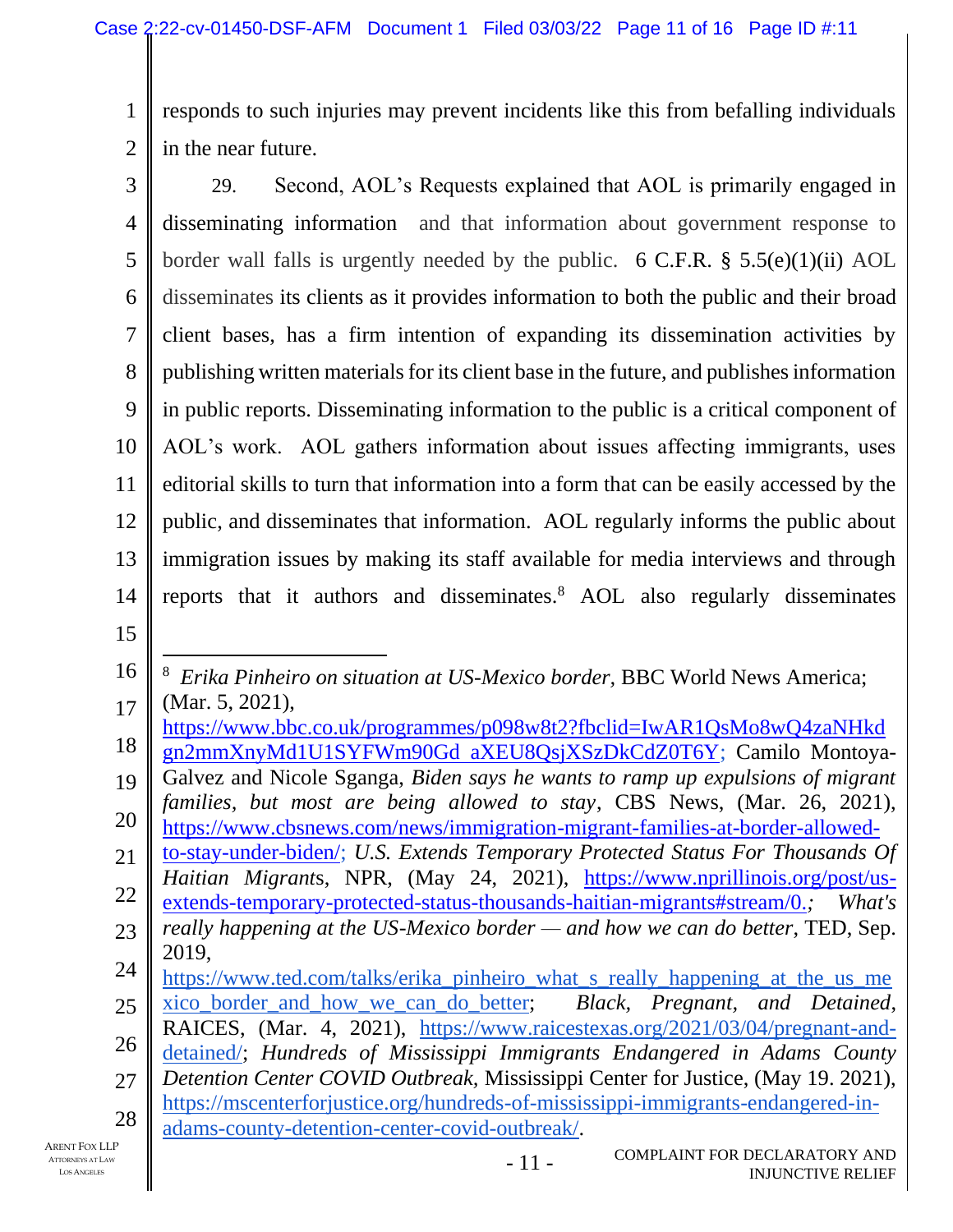1 2 immigration related information to over 57,000 people through its social media accounts.<sup>9</sup>

3 4 5 6 7 8 9 10 11 12 30. The release of the records AOL seeks is urgently needed as they will significantly contribute to public understanding of government operations and activities related to the processing and treatment of seriously injured migrants. *See*  5 U.S.C. § 552(a)(4)(A)(iii). Government operations of this nature are of special importance to the public because the public has limited access and understanding of the prevalence of these incidents. The public also has an interest in this information to the extent that the requested information assists attorneys, immigrants, and the general public in understanding how CBP and ICE are expelling individuals without any consideration of humanitarian concerns or the opportunity to explain why they should be entitled to remain in the United States.

13 14 15 16 17 18 19 20 21 31. Third, the Requests explained that any delay here will cause the continued "loss of substantial due process rights."  $6 \text{ C.F.R.}$  §  $5.5(e)(1)(iii)$ . Any noncitizen "who is physically present in the United States . . . irrespective of such [noncitizen]'s status, may apply for asylum in accordance with this section." 8 U.S.C. § 1158(a)(1). However, Defendants expel migrants to Mexico despite their claims of asylum and regardless of serious physical injuries related to falling from the border wall. Such treatment not only offends human dignity and humanitarian concerns, but it violates migrants' substantive due process rights to seek asylum. *See Maldonado-Perez v. INS*, 865 F.2d 328, 332 (D.C. Cir. 1989).

- 22 23 24 25 26 32. Lastly, the Requests explained that the records sought concerned "[a] matter of widespread and exceptional media interest in which there exist possible questions about the government's integrity which affect public confidence." 6 C.F.R.  $\S$  5.5(e)(1)(iv). Multiple national publications have written about the government's treatment of migrants injured or killed by falling from the border wall, sometimes
- 27 28
- ARENT FOX LLP ATTORNEYS AT LAW LOS ANGELES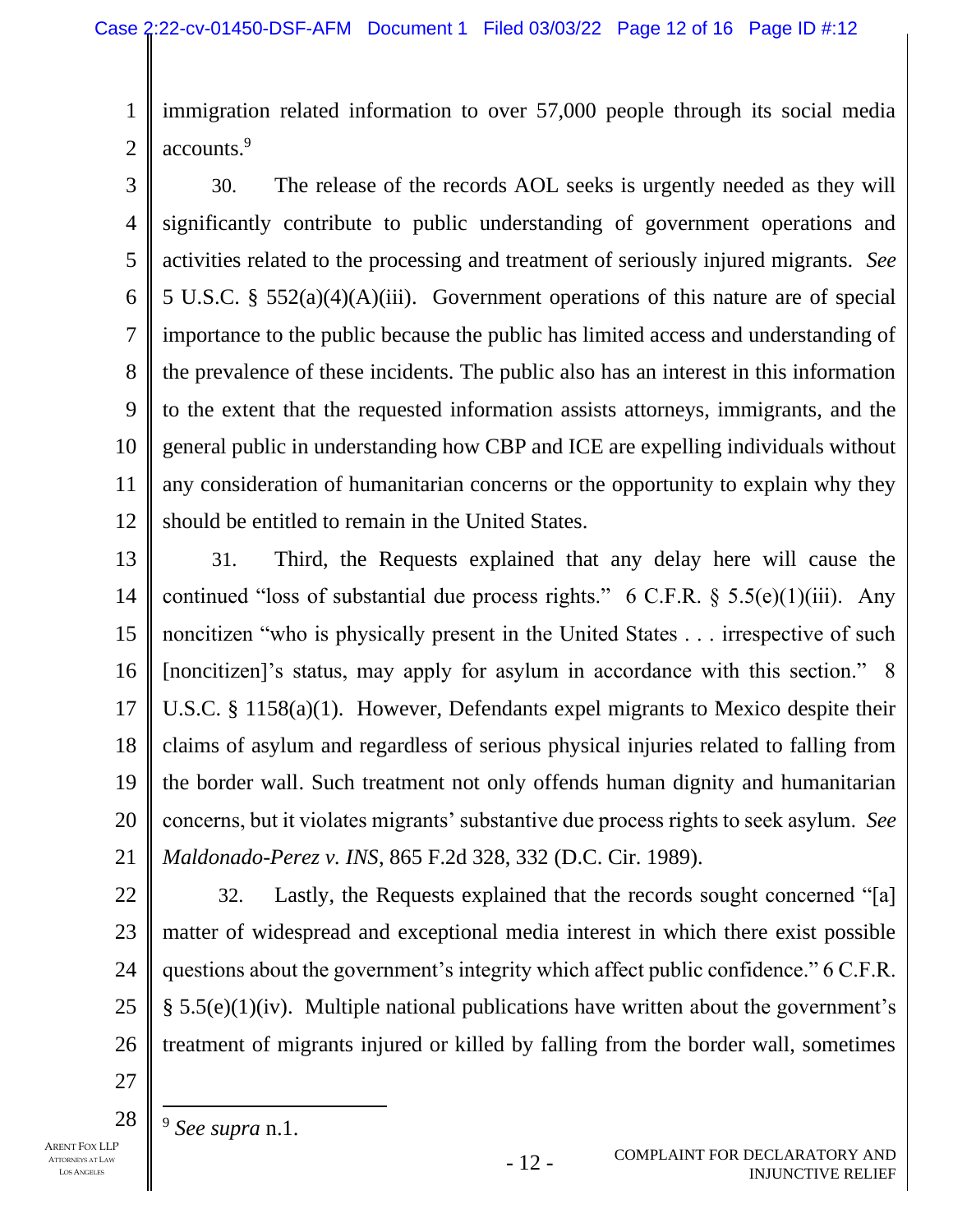1 2 3 4 5 6 7 8 9 10 11 12 13 14 15 16 17 18 19 20 21 22 23 24 25 26 27 28 without providing those injured individuals access to medical care. The issue is clearly one of widespread and exceptional media interest, and the government's callous disregard for the rights, safety, health, medical care, and lives of migrants so injured casts serious questions about the government's integrity in such a way that affects public confidence. 33. On July 22, 2021, CBP denied AOL's request for expedited processing of the Request without explanation or elaboration. 34. ICE has yet to issue any determination with regard to AOL's expedited processing request. 35. As of the filing of this Complaint, neither CBP nor ICE has issued any determination or produced any records regarding either Request. **COUNT ONE Violation of FOIA, 5 U.S.C. § 552 for Failure to Issue Timely Determinations**  36. AOL re-alleges and incorporates by reference all the foregoing paragraphs in this Complaint as though fully set forth herein. 37. AOL properly requested records within the possession, custody, and control of Defendants. 38. Defendants violated FOIA, 5 U.S.C. §  $552(a)(6)(A)$  by failing to issue timely determinations in response to AOL's Requests. Defendants are obligated under 5 U.S.C. §  $552(a)(6)(A)(i)$  to make a determination regarding the Request within 20 business days or 30 business days if an extension is invoked. 39. Defendants have not issued any determination as to AOL's Requests though they have remained pending for seven months. 40. Defendant ICE has also failed to issue a determination regarding request for expedited processing. 41. When an agency fails to make a determination within the statutory deadline, requesters are entitled to "immediate judicial supervision" of their requests.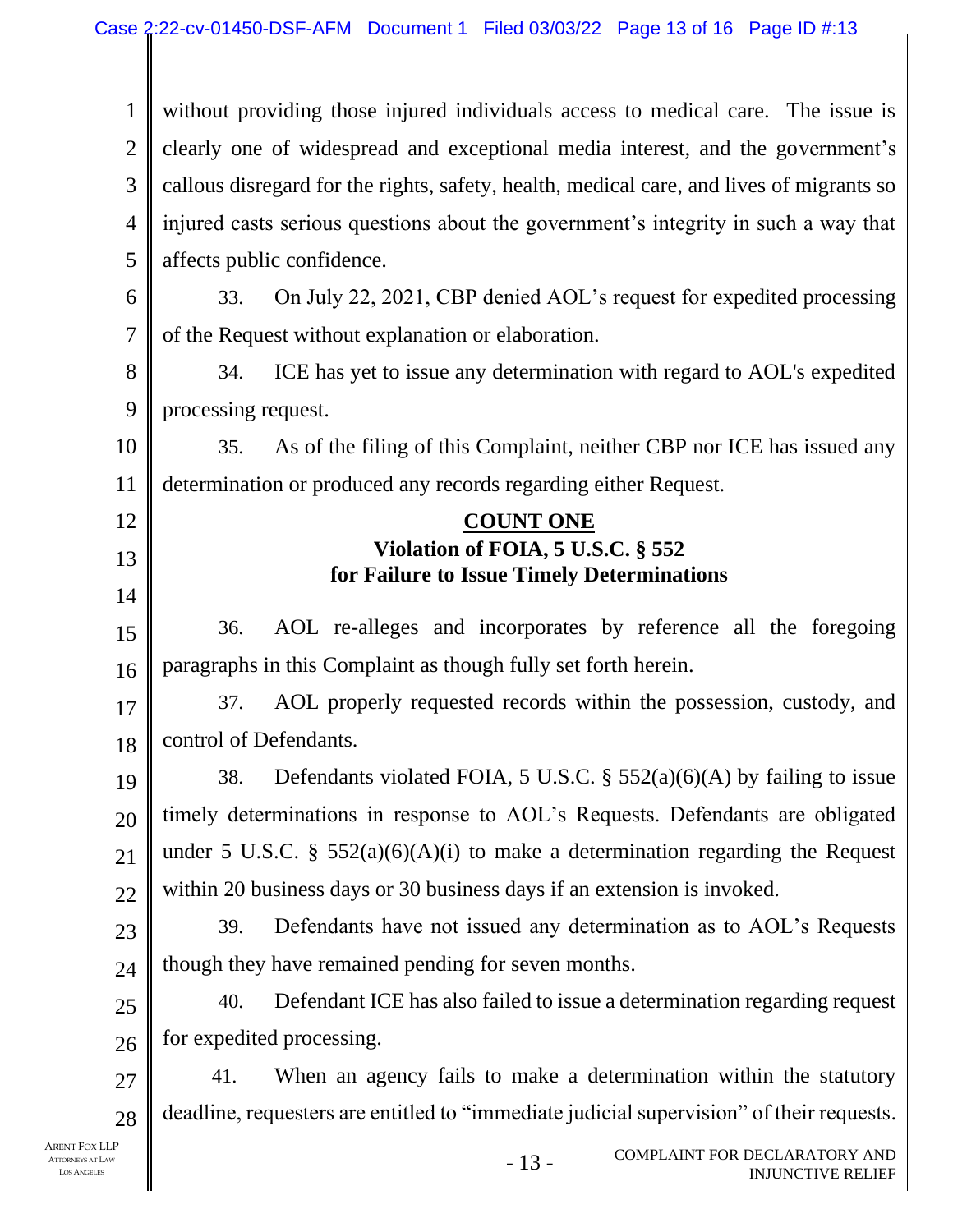- 14 - 1 2 3 4 5 6 7 8 9 10 11 12 13 14 15 16 17 18 19 20 21 22 23 24 25 26 27 28 *Daily Caller v. U.S. Dep't of State*, 152 F.Supp.3d 1, 10 (D.D.C. 2015). "[T]he district court's supervision will aim to ensure that the agency is processing a request with 'due diligence' *and* as quickly 'as practicable.'" *Protect Democracy Project, Inc. v. U.S. Dep't of Def.*, 263 F.Supp.3d 293, 302 (D.D.C 2017) (quoting 5 U.S.C. §  $552(a)(6)(E)(iii)$ ). Accordingly, AOL is entitled to judicial review in this case. **COUNT TWO Violation of FOIA, 5 U.S.C. § 552 for Failure to Grant Expedited Processing** 42. AOL re-alleges and incorporates by reference all the foregoing paragraphs in this Complaint as though fully set forth herein. 43. AOL properly requested records within the possession, custody, and control of CBP on an expedited basis. 44. CBP is an agency subject to FOIA, and it must process FOIA requests on an expedited basis pursuant to the requirements of FOIA and its regulations. 45. Defendant CBP has violated FOIA, 5 U.S.C. § 552(a)(6)(e) and corresponding regulations, 6 C.F.R.  $\S$  5.5(e)(1), by failing to grant AOL's CBP request for expedited processing despite detailed explanations as to why the Request conformed with DHS regulations regarding expedited processing. **COUNT THREE Violation of FOIA, 5 U.S.C. § 552 for Failure to Conduct an Adequate Search for Responsive Records** 46. AOL re-alleges and incorporates by reference all the foregoing paragraphs in this Complaint as though fully set forth herein. 47. AOL properly requested records within the possession, custody, and control of Defendants. 48. Defendants are agencies subject to FOIA and therefore must make reasonable efforts to search for requested records and to promptly make the requested records available. 5 U.S.C.  $\S$  552(a)(3)(C).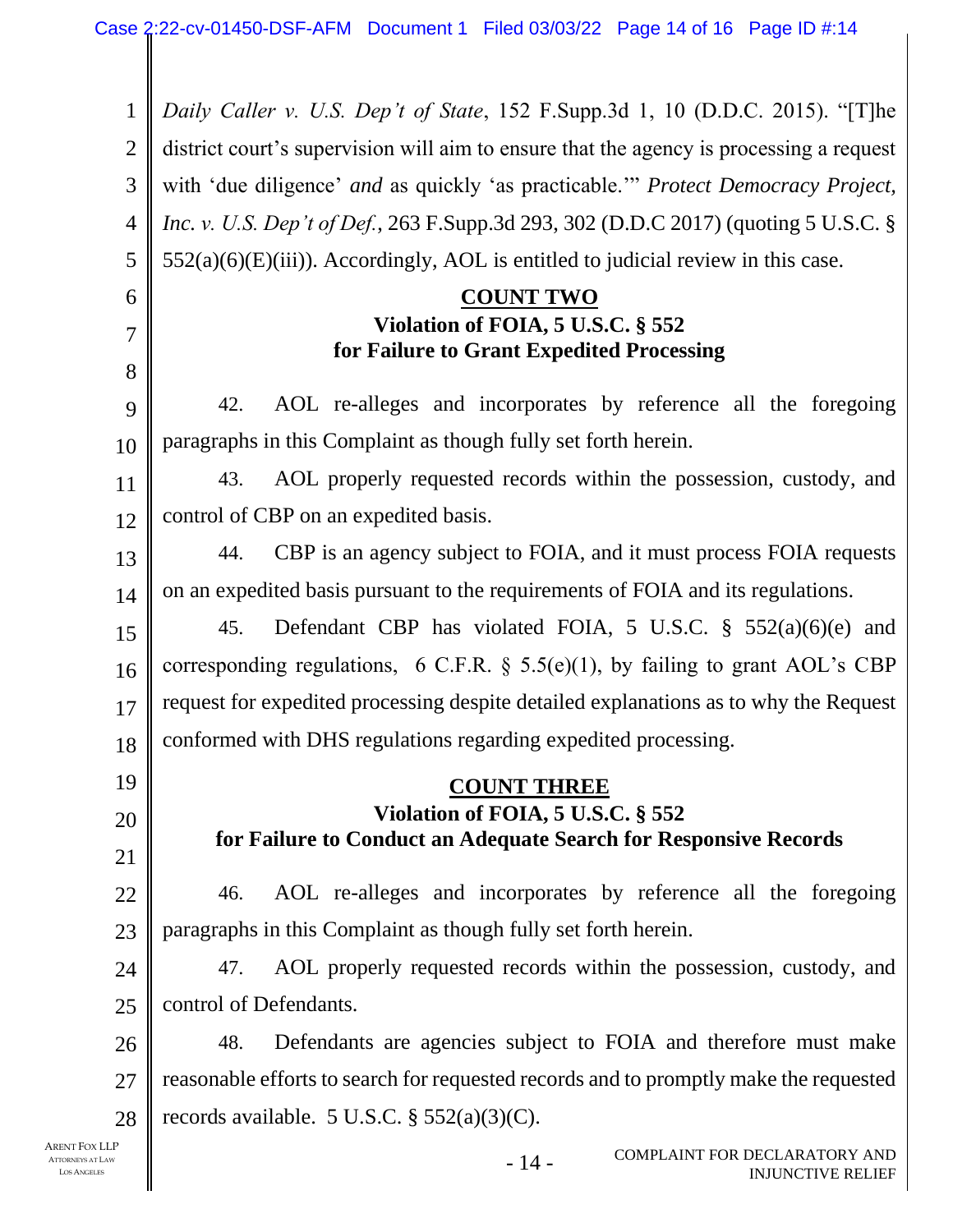|                | Case 2:22-cv-01450-DSF-AFM Document 1 Filed 03/03/22 Page 15 of 16 Page ID #:15                |  |  |
|----------------|------------------------------------------------------------------------------------------------|--|--|
|                |                                                                                                |  |  |
| 1              | Defendants' failure to conduct an adequate search for responsive<br>49.                        |  |  |
| $\mathbf{2}$   | records violate FOIA.                                                                          |  |  |
| 3              | <b>COUNT FOUR</b>                                                                              |  |  |
| 4              | Violation of FOIA, 5 U.S.C. § 552<br>for Improper Withholding of Non-Exempt Responsive Records |  |  |
| 5              |                                                                                                |  |  |
| 6              | AOL re-alleges and incorporates by reference all the foregoing<br>50.                          |  |  |
| $\overline{7}$ | paragraphs in this Complaint as though fully set forth herein.                                 |  |  |
| 8              | AOL properly requested records within the possession, custody, and<br>51.                      |  |  |
| 9              | control of Defendants.                                                                         |  |  |
| 10             | Defendants are agencies subject to FOIA and must therefore release in<br>52.                   |  |  |
| 11             | response to FOIA requests any non-exempt records and provide a lawful reason for               |  |  |
| 12             | withholding any records. 5 U.S.C. §§ $552(a)(3)(A)$ , (a)(8)(A).                               |  |  |
| 13             | Defendants' failure to provide all non-exempt responsive records<br>53.                        |  |  |
| 14             | violate FOIA.                                                                                  |  |  |
|                |                                                                                                |  |  |
| 15             | <b>PRAYER FOR RELIEF</b>                                                                       |  |  |
| 16             | For these reasons, AOL asks that the Court grant the following relief:                         |  |  |
| 17             | A. Declare that Defendants CBP and ICE have failed to: timely respond                          |  |  |
| 18             | to Plaintiff's requests for agency records; grant expediting processing of Plaintiff's         |  |  |
| 19             | requests; conduct an adequate search for responsive records; and produce non-                  |  |  |
| 20             | exempt responsive records, each in violation of FOIA, 5 U.S.C. § 552;                          |  |  |
| 21             | Order Defendants to conduct a reasonable search for records<br><b>B.</b>                       |  |  |
| 22             | responsive to Plaintiff's FOIA requests;                                                       |  |  |
| 23             | Order Defendants to produce, within 20 days of the Court's order, or<br>$\mathbf{C}$ .         |  |  |
| 24             | by a date deemed appropriate by the Court, non-exempt records responsive to                    |  |  |
| 25             | Plaintiff's FOIA requests and indexes justifying the withholding of responsive                 |  |  |
| 26             | records pursuant to FOIA exemptions;                                                           |  |  |
| $27\,$         | Order Defendants to grant expedited processing of the Requests<br>D.                           |  |  |
| 28<br>'ox LLP  | pursuant to 5 U.S.C. § 552(a)(6)(E)(iii) and 6 C.F.R. § 5.5(e);                                |  |  |

ARENT F ATTORNEYS LOS ANGELES